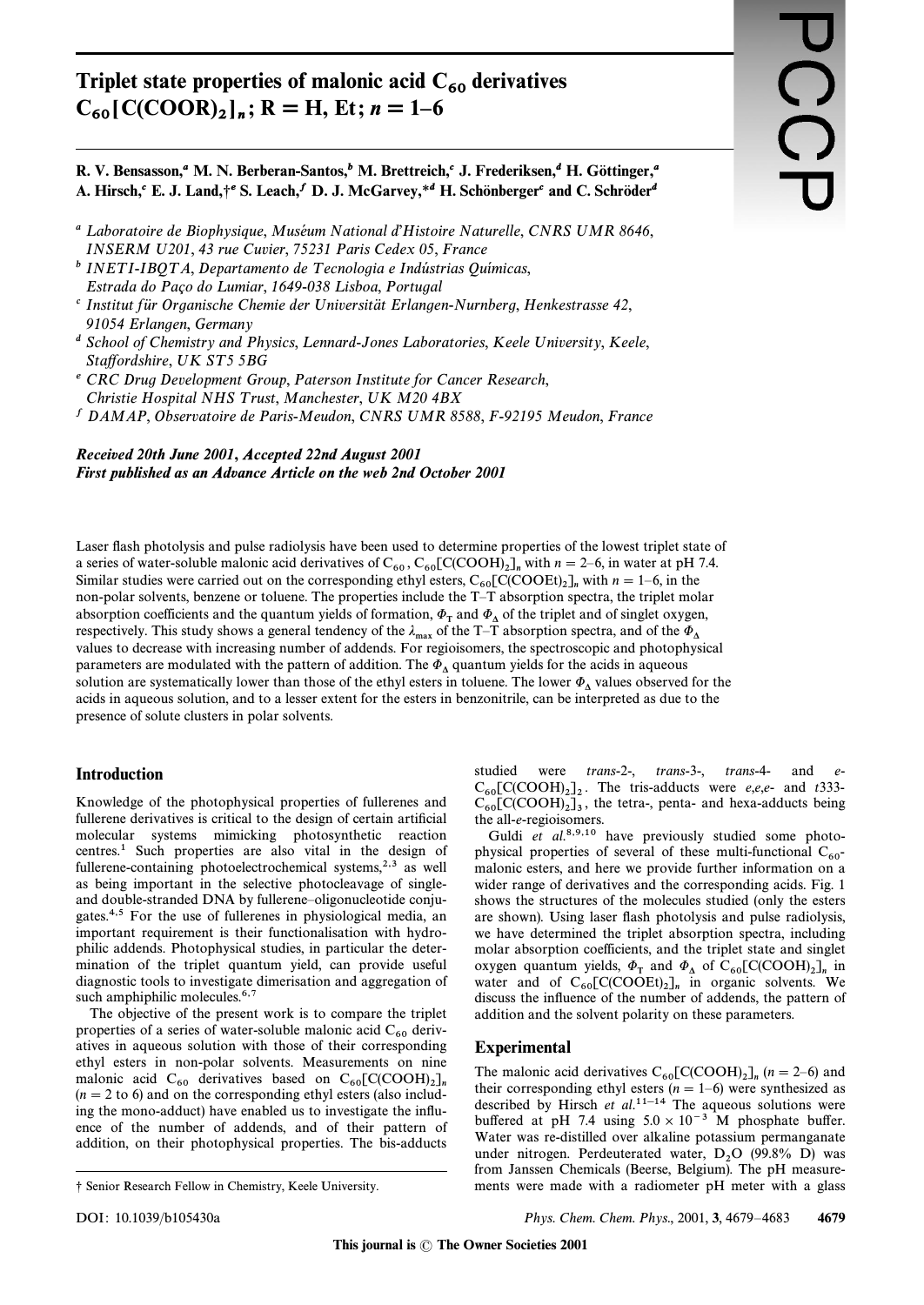

electrode and the pD were taken as the pH measured  $+0.4$ <sup>15</sup> Toluene (BDH), benzene (Romil), cyclohexane (Aldrich) and benzonitrile (Aldrich) were all HPLC grade and used without further purification.

Solutions were excited at 355 or 532 nm, either with a JK Lasers System 2000 Nd/YAG laser<sup>16</sup> or a Spectron-Qswitched Nd/YAG laser.<sup>17</sup> Quantum yields of singlet oxygen  $O_2(^{1}\Delta_g)$  production,  $\Phi_{\Delta}$ , were determined by photoexcitation of the C<sub>1</sub> C(COOH) 1 (n = 2 to 6) in expressed D<sub>0</sub> at of the  $C_{60}$ [C(COOH)<sub>2</sub>]<sub>n</sub> (n = 2 to 6) in oxygenated  $D_2O$  at  $D_1H$  7.4 and of the corresponding other (n = 1.6) in eight pH 7.4, and of the corresponding ethyl esters  $(n = 1-6)$  in airequilibrated toluene or benzene using, respectively, perinaphthenone in  $D_2O$  and  $C_{60}$  in toluene or benzene as <br>standard reference sensitisers, for both of which  $\Phi_{\Delta}^{St}$  is<br>unity  $18.19$ . The singlet exugan phembersessones signal standard reference sensitisers, for both of which  $\Phi_{\Lambda}^{\text{St}}$  is unity.<sup>18,19</sup> The singlet oxygen phosphorescence signal, peaking at 1270 nm, was observed via laser flash photolysis using a liquid-nitrogen cooled germanium diode and amplifier supplied by Applied Detector Corporation (USA). Triplet molar absorption coefficients at  $\lambda_{\text{max}}$ , the wavelength of the principal  $T$ . T absorption hand, were determined via local principal T-T absorption band, were determined via laser flash photolysis using a comparative method,<sup>20</sup> with the assumption that the triplet quantum yield,  $\Phi_T$ , is equal to the uncle over a unprim yield  $\Phi$ singlet oxygen quantum yield,  $\Phi_{\Delta}$ .

## Results and discussion

#### Triplet absorption spectra

The absorption profiles of the triplet-minus-ground state difference absorption spectra of the acids and ethyl esters obtained by laser flash photolysis are rather similar (Fig. 2(a) and (b)). The wavelength of maximum absorption in the principal absorption band of the T-T spectra,  $\lambda_{\text{max}}$ , shows little shapes on going from  $n = 1$  to  $n = 5$  but for  $n = 6$  there is a change on going from  $n = 1$  to  $n = 5$ , but for  $n = 6$  there is a significant shift to the blue.

The triplet–triplet absorption maxima of the acids in water  $(H_2O)$  are slightly blue-shifted relative to the corresponding  $2$  at the corresponding  $2$  at the corresponding  $2$  and  $2$  and  $2$  and  $2$  and  $2$  and  $2$  and  $2$  and  $2$  and  $2$  and  $2$  and  $2$  and  $2$  and  $2$  and  $2$ ethyl esters, with the exception of the eee tris-adduct (Table 1).

The triplet-triplet absorption bands of these derivatives in the 700 nm region are most likely related to the  $2^{3}G_{u} \leftarrow$ <br> $1^{3}T$ , transition corresponding to the strong 750 nm hand of  $1^{3}T_{2g}$  transition, corresponding to the strong 750 nm band of  $C_{21}$  Whore comparison is possible, the positions of the  $C_{60}$ <sup>21</sup> Where comparison is possible, the positions of the triplet epocation hand maxima for the exters broadly agreed triplet absorption band maxima for the esters broadly agree with those reported by Guldi et al.<sup>8</sup> However, Guldi et al. report a  $\lambda_{\text{max}}$  of 650 nm for the *eee* tris-adduct, which contrasts with our observation of  $\lambda_{\text{max}}$  at 725 nm for this derivative (Fig. 2(b), Table 1).

### Determination of the quantum yields of singlet oxygen production,  $\Phi_{\Lambda}$ , and of the corresponding triplet quantum yields,  $\Phi$ <sub>T</sub>

The sensitised production of singlet oxygen by the malonic acid derivatives  $C_{60} [C(COOH)_2]_n$  ( $n = 2-6$ ) in  $D_2O$ , and by their corresponding athyl esters in toluene or benzene, was their corresponding ethyl esters in toluene or benzene, was assessed by comparison of the slopes of linear plots of  $I<sub>o</sub>$  (the  $\alpha$  amplitude of the time-resolved  $10<sub>2</sub>$  ( $1\Delta_g$ ) 1270 nm phosphor-<br>amplitude of the time-resolved  $10<sub>2</sub>$  ( $1\Delta_g$ ) 1270 nm phosphorescence signal extrapolated to  $t = 0$ ) vs. laser intensity, with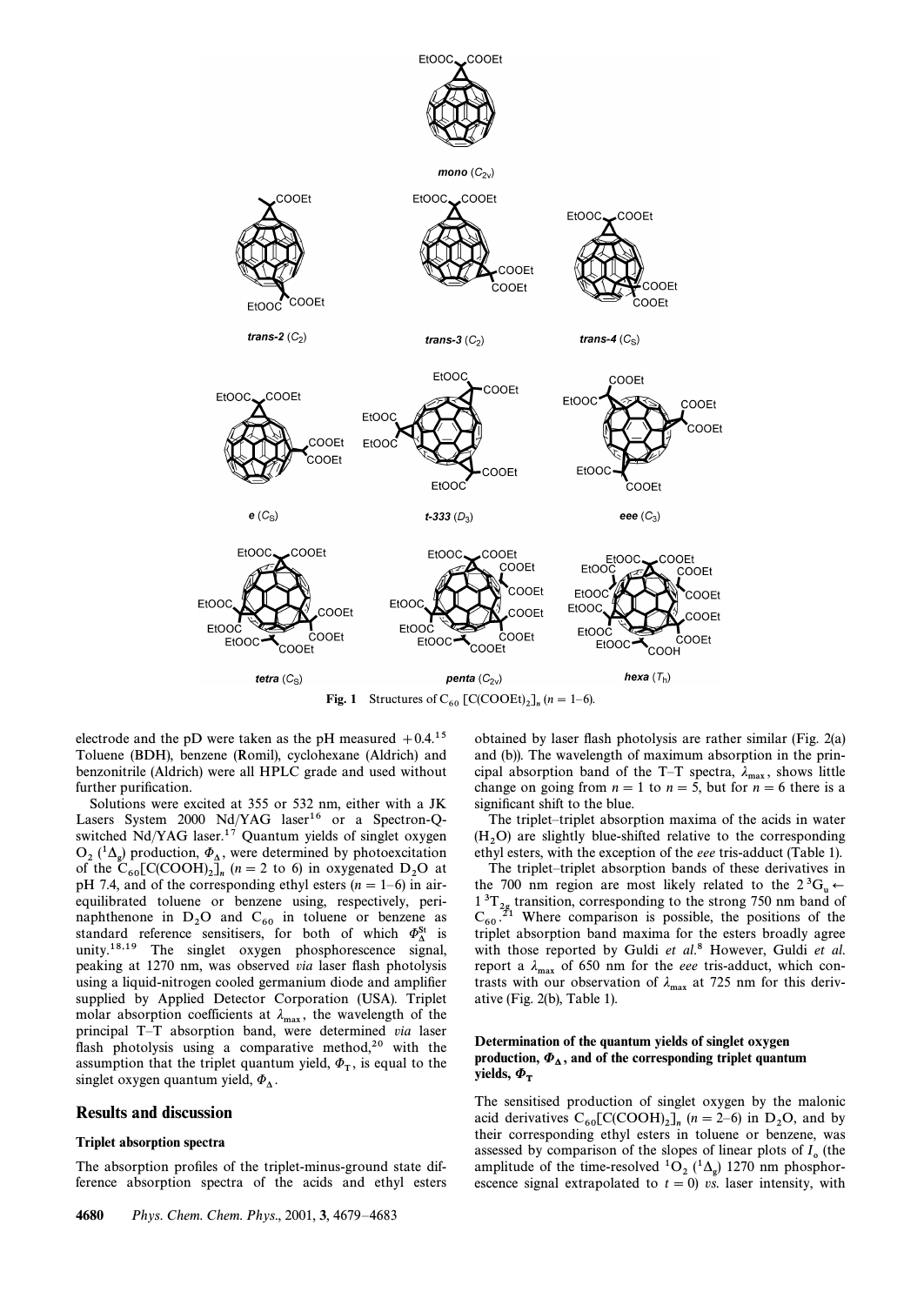

**Fig. 2** (a) Triplet spectra of  $C_{60}$  [C(COOH)<sub>2</sub>]<sub>n</sub> (n = 2–6) in water at pH 7.4 and (b)  $C_{60}$  [C(COOEt)<sub>2</sub>]<sub>n</sub> (n = 1–6) in toluene.

the slopes obtained for optically-matched solutions of the ref-<br>erence compounds. The ratio of the slopes,  $\alpha^F$ , of  ${}^1O_2$  production sensitised by the fullerene derivatives F as a function of the laser intensity, to the corresponding slopes,  $\alpha^{St}$ , deter-<br>mined for <sup>1</sup>O<sub>2</sub> production sensitised by the reference as a function of the laser intensity, allows the determination of the quantum yield of singlet oxygen production by the fullerene derivatives from the slope ratio, after correction for any small

differences in the fraction of light absorbed by the solutions at the laser excitation wavelength,  $\lambda_{\text{exc}}$  (eqn. (1)).

$$
\Phi_{\Delta}^{\mathrm{F}} = \Phi_{\Delta}^{\mathrm{St}} \frac{\alpha^{\mathrm{F}}}{\alpha^{\mathrm{St}}} \frac{1 - 10^{-A_{\lambda_{\mathrm{exc}}}^{\mathrm{St}}}}{1 - 10^{-A_{\lambda_{\mathrm{exc}}}^{\mathrm{St}}}}
$$
(1)

In this equation,  $A_{\lambda_{\text{esc}}}^{\text{St}}$  and  $A_{\lambda_{\text{exc}}}^{\text{F}}$  are the absorbances for the standard and for the full<br>standard and for the full<br>standard standard and for the fullerene solutions at the excitation

| Fullerene derivative                            | $C_{60}$ [C(COOEt) <sub>2</sub> ] <sub>n</sub><br>(toluene) | $C_{60}$ [C(COOH) <sub>2</sub> ] <sub>n</sub><br>(H, O, pH 7.4) |
|-------------------------------------------------|-------------------------------------------------------------|-----------------------------------------------------------------|
| $C_{60}$                                        | $20\,200(750)^a$                                            |                                                                 |
| Mono-adduct                                     | 12 200(710)                                                 | $720^b$                                                         |
|                                                 | $900(720)^c$                                                |                                                                 |
| <i>trans-2</i> (bis-adduct)                     | 16 700(690)                                                 | 11 000(680)                                                     |
|                                                 | $15\,300(690)^d$                                            |                                                                 |
|                                                 | $8200(690)^c$                                               |                                                                 |
| <i>trans-3</i> (bis-adduct)                     | 10 700(700)                                                 | 8900(700)                                                       |
|                                                 | $11\,400(700)^d$                                            |                                                                 |
|                                                 | $8000(705)^c$                                               |                                                                 |
| <i>trans</i> -4 (bis-adduct)                    | 11 200(720)                                                 | 6800(700)                                                       |
| $e$ (bis-adduct)                                | 15 400 (710)                                                | 15 000(690)                                                     |
|                                                 | $9700(710)^c$                                               |                                                                 |
| <i>trans</i> -333 (tris-adduct)                 | 8700(730)                                                   | 11 200(670)                                                     |
| eee (tris-adduct)                               | 10 900 (725)                                                | 8900(730)                                                       |
|                                                 | $7500(650)^c$                                               |                                                                 |
| All $e$ (tetra-adduct)                          | 15 000 (710)                                                | 7400(710)                                                       |
| All $e$ (penta-adduct) <sup>e</sup>             | 8000(690)                                                   | 4950(680)                                                       |
| All $e$ (hexa-adduct) <sup><math>e</math></sup> | 7700(590)                                                   |                                                                 |

**Table 1** Triplet molar absorption coefficients  $(\pm 20\%)/M^{-1}$  cm<sup>-1</sup> and  $\lambda_{\text{max}}/nm$ 

<sup>a</sup> From ref. 21. <sup>b</sup> Observed for C<sub>60</sub>[C(COONa)<sub>2</sub>] in water, and complexed with y-cyclodextrin in water.<sup>27</sup> <sup>c</sup> From ref. 8. Dr D. Guldi has 60 informed us that "the measurements of the triplet absorption coefficients informed us that "the measurements of the triplet absorption coefficients reported in ref. 8 were performed via the comparative method, with the assumption that the triplet molar absorption coefficient of  $C_{60}$ , chosen as standard, is 16000 M<sup>-1</sup> cm<sup>-1</sup> at 750 nm and that the triplet quantum vields for all these esters are unity" <sup>4</sup> Via pulse radiolysis <sup>e</sup>. In yields for all these esters are unity".  $\alpha$  V ia pulse radiolysis.  $\epsilon$  In benzene.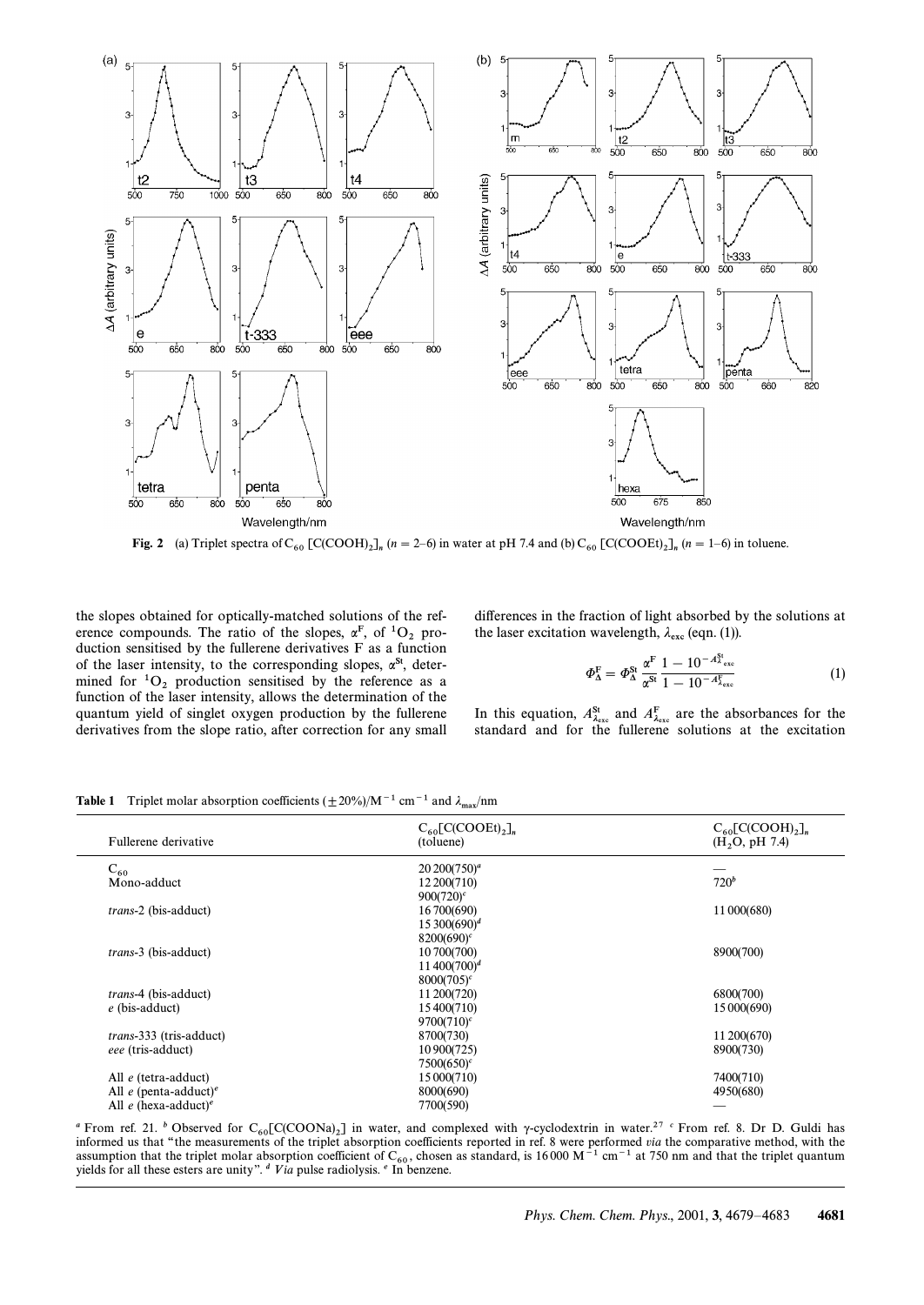## **Table 2** Singlet oxygen quantum yields  $\Phi_{\Lambda} (\pm 10\%)$

| Fullerene derivative            | $C_{60}$ [C(COOEt) <sub>2</sub> ] <sub>n</sub><br>(toluene) | $C_{60}$ [C(COOH) <sub>2</sub> ] <sub>n</sub><br>(D <sub>2</sub> O, pH 7.4) |
|---------------------------------|-------------------------------------------------------------|-----------------------------------------------------------------------------|
| $C_{60}$                        | 1 <sup>a</sup>                                              |                                                                             |
| Mono-adduct                     | 0.97                                                        |                                                                             |
| <i>trans-2</i> (bis-adduct)     | 0.94                                                        | 0.68                                                                        |
| <i>trans-3</i> (bis-adduct)     | 0.84                                                        | 0.36                                                                        |
| <i>trans-4</i> (bis-adduct)     | 0.80                                                        | 0.29                                                                        |
| $e$ (bis-adduct)                | 0.85                                                        | 0.31                                                                        |
| <i>trans</i> -333 (tris-adduct) | 0.70                                                        | 0.51                                                                        |
| eee (tris-adduct)               | 0.55                                                        | 0.30                                                                        |
| All $e$ (tetra-adduct)          | 0.30                                                        | 0.21                                                                        |
| All e (penta-adduct)            | $0.13^{b}$                                                  | 0.12                                                                        |
| All $e$ (hexa-adduct)           | $0.13^{b}$                                                  | 0.06                                                                        |

wavelength. The measured  $\Phi_{\Delta}$  values are given in Table 2. For these determinations the same solvent was used for the fullerene derivative and the standard, since the radiative properties of singlet oxygen are dependent on the solvent.<sup>22</sup>

The singlet oxygen quantum yields of the acids in aqueous solution are systematically lower than those of the ethyl esters in toluene or benzene (see Table 2). The lower values observed in aqueous solution can be interpreted as due to the presence of clusters. It is well known that the singlet to triplet intersystem crossing quantum yields decrease as a consequence of dimerisation or aggregation for aromatic hydrocarbons<sup>23,24</sup> porphyrins<sup>25</sup> and certain other fullerenes.<sup>7,26</sup> Some  $\Phi_{\Lambda}$  measurements were also made in cyclohexane and benzonitrile. The values found for  $C_{60} [C(COOE)]_n$  ( $n = 1-6$ ) in cyclo-<br>here we identical within experimental error to the values hexane were identical, within experimental error, to the values found in toluene or benzene. However, the yields in benzonitrile (a more polar solvent) were intermediate between the toluene/benzene–ester results and the acid results in water  $(D_2O)$ , implying some aggregation in benzonitrile.

In the case of the mono-adduct acid derivative, Guildi et  $al.^{27}$  have deduced the presence of clustering in water on the basis of a short triplet state lifetime  $(t_{1/2} \sim 0.4 \text{ }\mu\text{s})$  as compared to that for the  $\gamma$ -cyclodextrin encapsulated monoadduct  $(t_{1/2} \sim 55 \text{ }\mu\text{s})$ . In the case of  $C_{60}[\text{C(COOH)}_{2}]_n$ ,<br> $(t_{1}-2, 6)$  studied beso triplet state lifetimes in water ranging  $(n = 2-6)$  studied here, triplet state lifetimes in water ranging from  $10-50$  µs were obtained, and are similar to the lifetimes found for the corresponding esters in toluene.

The quantum yields of singlet oxygen production for  $C_{60}$ [C(COOH)<sub>2</sub>]<sub>n</sub> (n = 2–6) in D<sub>2</sub>O and their corresponding 6their corresponding 60. ethyl esters in toluene and benzene, can be employed in the estimation of the corresponding  $\Phi_T$ , using eqn. (2).

$$
\Phi_{\rm T} = \frac{\Phi_{\Lambda}}{S_{\Lambda} S_{\rm Q}}\tag{2}
$$

 $S_{\Delta}$  is the fraction of triplet states quenched by oxygen leading to formation of singlet oxygen and  $S_Q$  is the fraction of triplet

states quenched by oxygen.28 Under the experimental conditions employed, the value of  $S_Q$  is close to unity for all the compounds studied, since the triplet lifetime decreases by at least one order of magnitude in the presence of oxygen. The  $S_{\text{A}}$  value is unity for the fullerenes studied to date, including  $C_{60}$  as well as  $C_{60}$  methanofullerenes,<sup>29</sup> since independently measured  $\Phi_{\Lambda}$  and  $\Phi_{\text{T}}$  are near unity for these molecules. It<br>should be noted that the  $S_{\Lambda}$  value is  $0.9 \pm 0.1$  for many aro-<br>matic  $\pi \pi^*$  triplet states without electron-donating groups.<sup>30</sup> Thus, if we assume the  $S_{\Delta}$  value is unity for these fullerene derivatives, the  $\Phi_T$  values are approximately equal to the  $\Phi_{\Delta}$  values (Table 2). This is verified below for two of these fullerenes.

#### Determination of triplet molar absorption coefficients

(i) Laser flash photolysis. Using a comparative method,<sup>31,32</sup> it is possible to estimate the triplet state molar absorption coefficients of the malonic acid derivatives via a knowledge of their triplet quantum yields. Linear plots of the extrapolated  $t = 0$  absorbance changes at appropriate monitoring wavelengths vs. laser intensity are constructed for optically matched solutions of the fullerene derivative and the standard (C<sub>60</sub> in benzene or toluene for which  $(\varepsilon_T - \varepsilon_G)^{St} =$ <br>20.200 M<sup>-1</sup> cm<sup>-1</sup> at 750 nm<sup>21</sup> and  $\sigma^{St}$ , 1<sup>18,21</sup>). In contract 20 200  $M^{-1}$  cm<sup>-1</sup> at 750 nm<sup>21</sup> and  $\Phi_{\text{T}}^{\text{St}} \sim 1.18,21$ ). In contrast to the determination of  $\Phi_{\text{eff}}$  it is not necessary for transient to the determination of  $\Phi_{\Delta}$ , it is not necessary, for transient observation studies, to use the same solvent for standard and absorption studies, to use the same solvent for standard and unknown. The triplet molar absorption coefficients may be deduced using eqn. (3), where  $\beta^F$  and  $\beta^{St}$  represent the respec-

tive slopes of the plots described above.  
\n
$$
(\varepsilon_{\rm T} - \varepsilon_{\rm G})^{\rm F} = (\varepsilon_{\rm T} - \varepsilon_{\rm G})^{\rm St} \left( \frac{\Phi_{\rm T}^{\rm St}}{\Phi_{\rm T}^{\rm F}} \right) \left( \frac{\beta^{\rm F}}{\beta^{\rm St}} \right) \left( \frac{1 - 10^{-A_{\varepsilon_{\rm exc}}^{\rm St}}}{1 - 10^{-A_{\varepsilon_{\rm exc}}^{\rm F}}} \right)
$$
(3)

For all the fullerene derivatives studied,  $\varepsilon_G$  is negligible compared to  $\varepsilon_{\rm r}$  at the triplet absorption maxima.

Using the above expression, the triplet molar absorption coefficients of the acids,  $C_{60}$ [C(COOH)<sub>2</sub>]<sub>n</sub>, in water, as well as



**Fig. 3** Plots of quantum yields of singlet oxygen  $O_2(^1\Delta_g)$  formation ( $\Phi_\Delta$ ) (a) for  $C_{60}$  [C(COOR)<sub>2</sub>]<sub>n</sub>,  $R = H$ ,  $n = 2-6$  and (b)  $R = Et$ ,  $n = 1-6$  vs. 2 the number of opened double bonds the number of addends  $(n)$ , *i.e.* the number of opened double bonds.